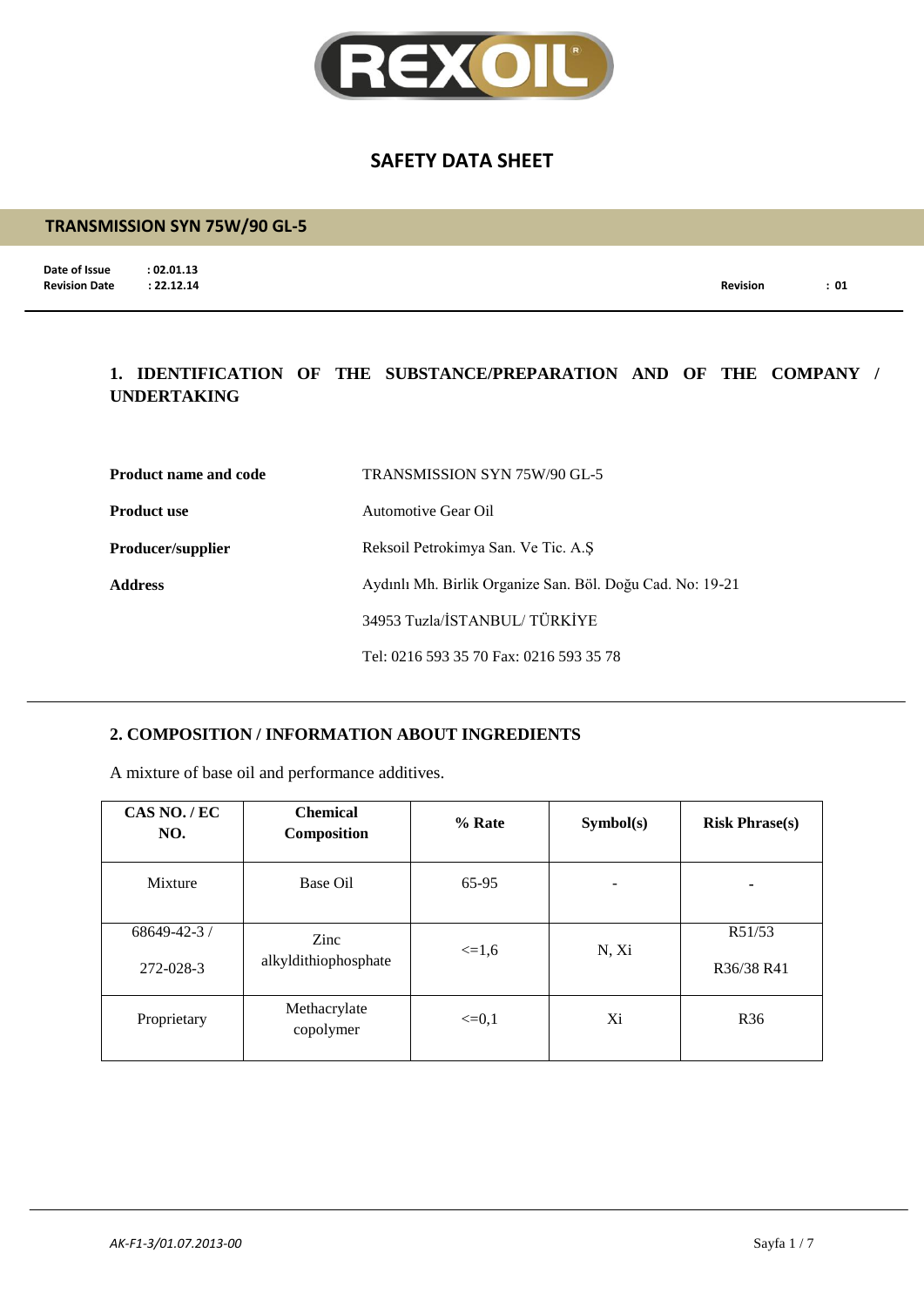

## **TRANSMISSION SYN 75W/90 GL-5**

| Date of Issue<br>: 02.01.13<br>: 22.12.14<br><b>Revision Date</b> |                                                                                                                                                                                                             | <b>Revision</b> | : 01 |
|-------------------------------------------------------------------|-------------------------------------------------------------------------------------------------------------------------------------------------------------------------------------------------------------|-----------------|------|
| <b>3. HAZARDS IDENTIFICATION</b>                                  |                                                                                                                                                                                                             |                 |      |
| <b>Physical / Chemical Hazards</b>                                | Not classified as dangerous.                                                                                                                                                                                |                 |      |
| <b>Human health hazards</b>                                       | Not classified as dangerous.                                                                                                                                                                                |                 |      |
| <b>Environmental Hazards</b>                                      | Not likely to be harmful to aquatic organisms.                                                                                                                                                              |                 |      |
| <b>4. FIRST-AID MEASURES</b><br>Eye contact                       | Hold the eyelids apart with clean hands and flush with running water for at least<br>15 minutes.                                                                                                            |                 |      |
| <b>Skin contact</b>                                               | Rinse thoroughly with running water and soap. Take off contaminated clothes<br>and should be washed contacted area on skin with water. You should see the<br>doctor if irritate keeps continue on the skin. |                 |      |
| <b>Ingestion</b>                                                  | DO NOT induce vomiting! Wash the mouth out with water. In case of nausea or<br>any other symptoms seek medical assistance and show the label/container.                                                     |                 |      |
| <b>Inhalation</b>                                                 | Remove the person to fresh air. If the person has breathing difficulties, seek                                                                                                                              |                 |      |

medical assistance.

#### **5. FIRE-FIGHTING MEASURES**

| <b>Suitable Extinguishers And Fire</b>                             | Should be used foam, dry chemical and water spry at small-scale fires. Should |
|--------------------------------------------------------------------|-------------------------------------------------------------------------------|
| <b>Fighting Method</b>                                             | call fire department at large fire.                                           |
| <b>Unsuitable Extinguishers And Fire</b><br><b>Fighting Method</b> | Do not intervene fire with water.                                             |
| <b>Special Situations After Combustion</b>                         | Toxic gases consist After Combustion. May burn at high temperatures.          |
| Special protective equipment for Fire-                             | Should be used protective clothing and oxygen mask for extinguishing Indoor   |
| fighting                                                           | locations fires by trained personnel.                                         |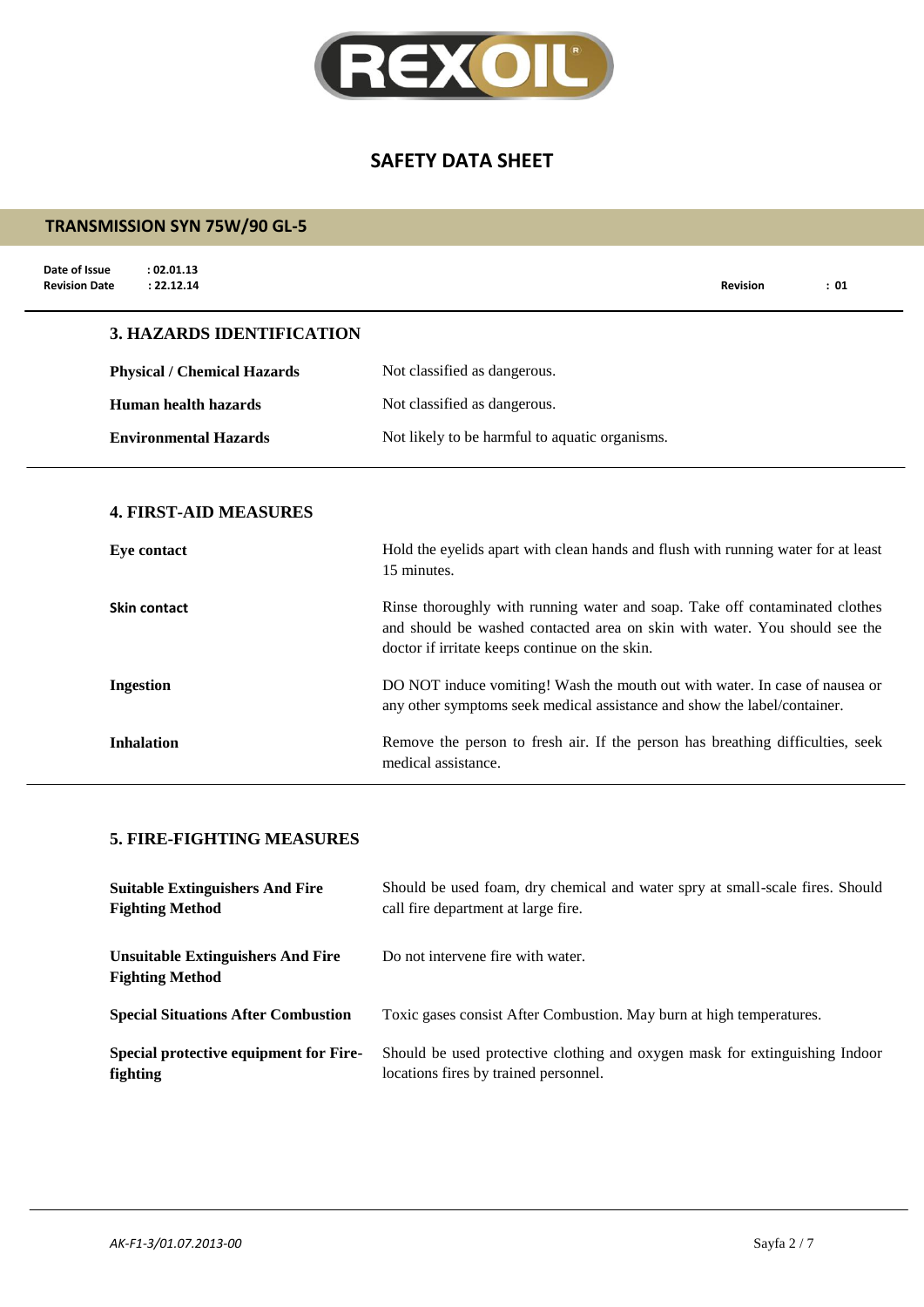

#### **TRANSMISSION SYN 75W/90 GL-5**

| Date of Issue<br><b>Revision Date</b> | : 02.01.13<br>: 22.12.14              | <b>Revision</b>                                                                       | : 01 |
|---------------------------------------|---------------------------------------|---------------------------------------------------------------------------------------|------|
|                                       | <b>6. ACCIDENTAL RELEASE MEASURES</b> |                                                                                       |      |
|                                       | <b>Personal precautions</b>           | Use personal protective equipment from item 8. Stand upwind from the release<br>site. |      |

**Environmental precautions** Avoid spilling into water, sewerage and drainage systems by digging a protective ditch and/or setting up partitions of dry sand, soil or similar absorbent material. Use floating dams for water spills.

**Methods for cleaning-up and recovery** Absorb the spilt product with absorbent or inert material. Store the waste material and contaminated surface layer of soil that was removed in closed containers in well-ventilated premises. Hand over for disposal to legal entities for hazardous waste disposal, authorized by the Ministry in charge of environmental protection.

#### **Additional warnings** In case of larger spills, notify the communication unit at 112.

#### **7. HANDLING AND STORAGE**

#### **Handling**

| <b>Safety precautions</b>                                 | Use product in well ventilated premises. Keep away from sources of heat and<br><i>ignition.</i>                       |
|-----------------------------------------------------------|-----------------------------------------------------------------------------------------------------------------------|
| Safe handling advice                                      | Avoid contact with skin and eyes.                                                                                     |
| <b>Storage: Technical measures and storage conditions</b> |                                                                                                                       |
| <i>Suitable</i>                                           | It is recommended that base oil be stored in covered or closed area.<br>Recommended storage temperature is $5-40$ °C. |
| To be avoided                                             | Do not expose to direct sunlight or higher temperatures, avoid contact with<br>water or strong oxidants.              |
| <b>Packaging materials</b>                                |                                                                                                                       |
| Recommended                                               | Material resistant to hydrocarbons.                                                                                   |
| Not suitable                                              | Anything else.                                                                                                        |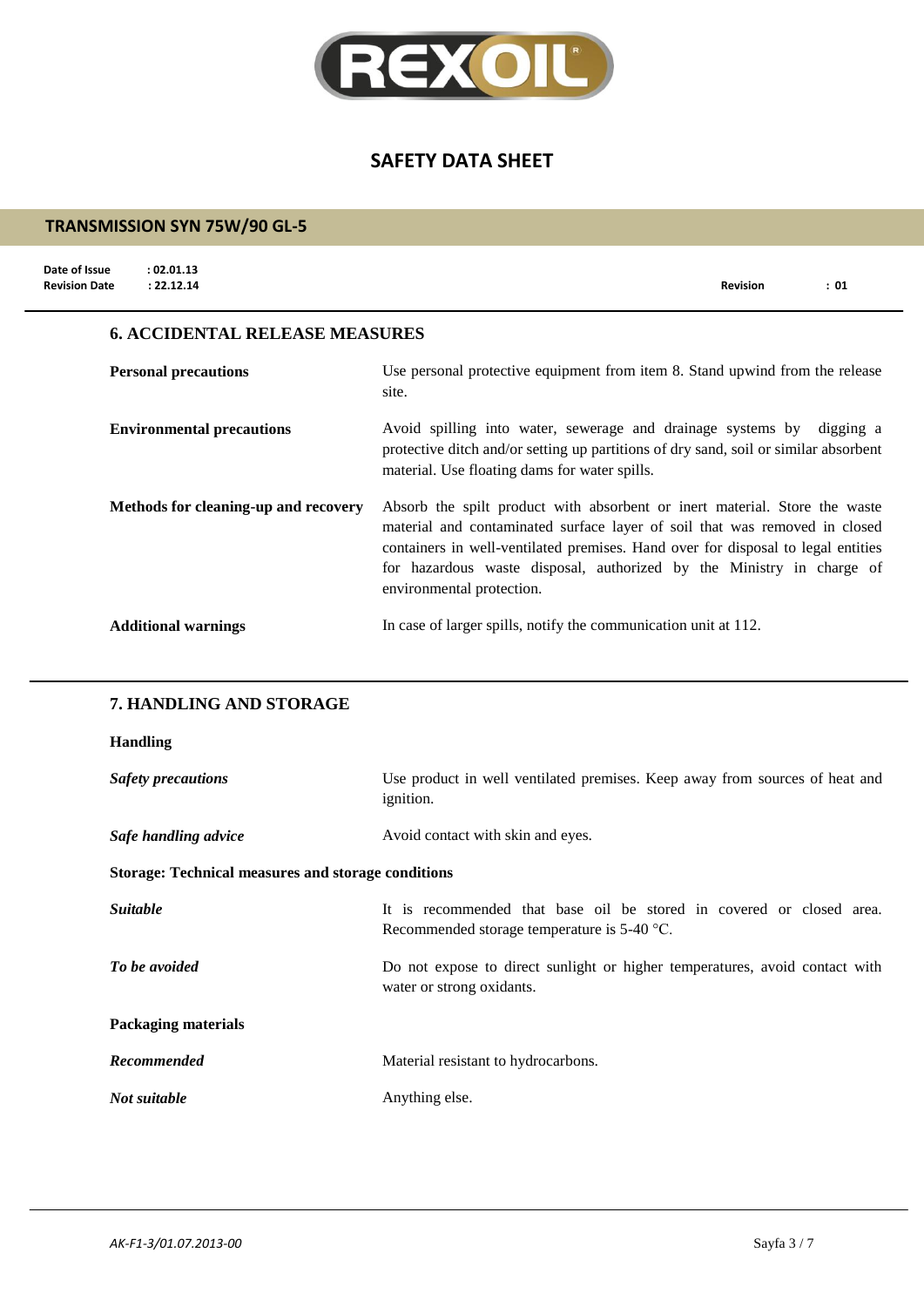

# **Date of Issue : 02.01.13**<br>**Revision Date** : 22.12.14 **Revision Date : 22.12.14 Revision : 01 TRANSMISSION SYN 75W/90 GL-5 8. EXPOSURE CONTROLS / PERSONAL PROTECTION Technical measures for reducing exposure** Ensure good ventilation of premises. **Control parameters** See item 7. **Personal protective equipment Respiratory protection** During regular work respiratory protective equipment is not required. In special cases (e.g. spills) use full face protective mask and in case of fire self-contained pressurized air breathing apparatus. **Hand protection** Gloves made of PVC or neoprene, resistant to oils, greases, alkali and acids. **Eye protection** Protective goggles with side protection or protective visor. **Skin and body protection** Protective clothes and footwear. **Special hygienic and safety precautions** Smoking, eating and drinking is prohibited during handling this product. Wash hands before each work break. **Additional warnings** Immediately remove contaminated clothes and footwear.

#### **9. PHYSICAL AND CHEMICAL PROPERTIES**

|        | <b>Physical properties</b> |        |       |       |                |
|--------|----------------------------|--------|-------|-------|----------------|
| State: | Liquid                     | Color: | Amber | Odor: | Petroleum odor |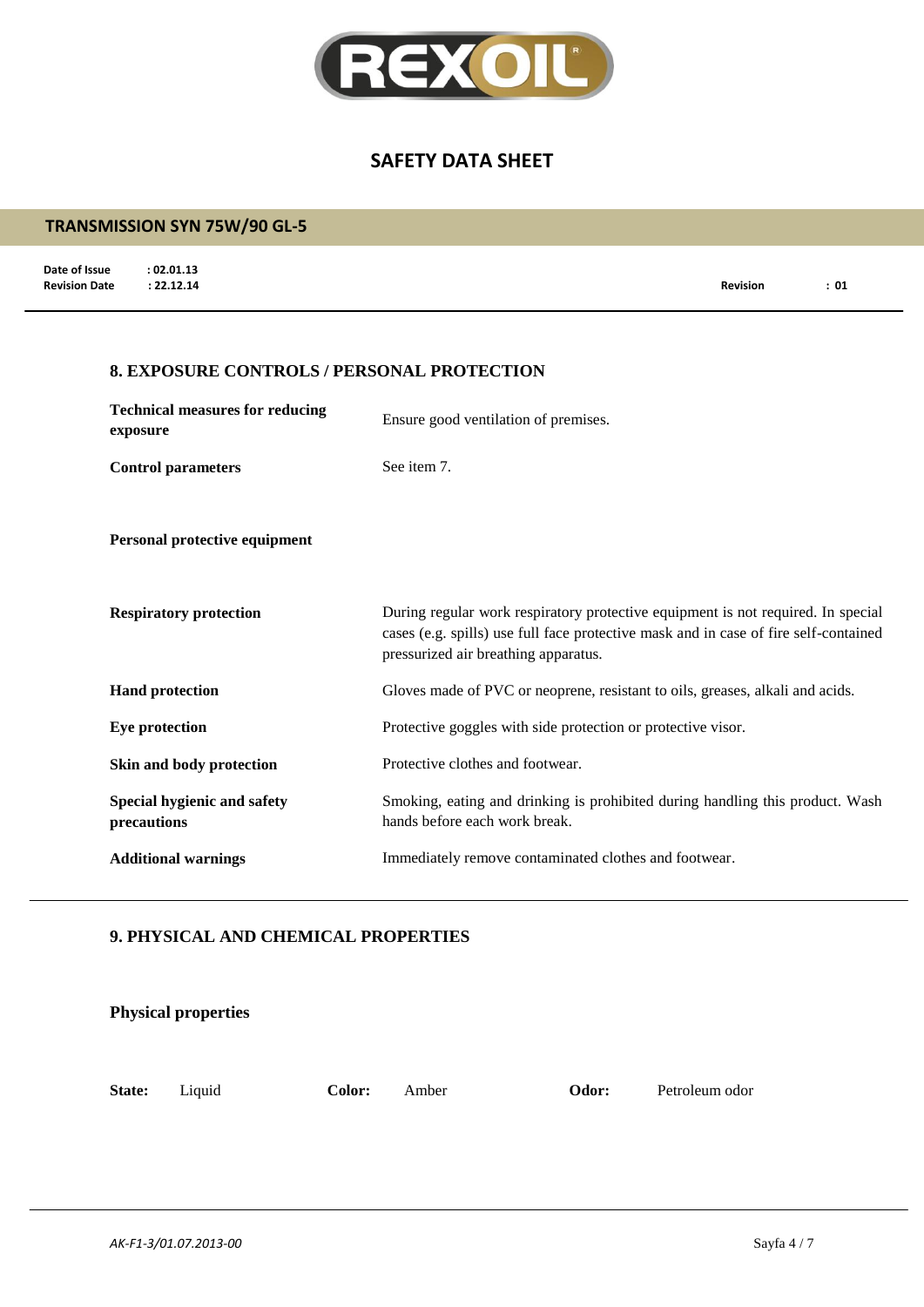

## **TRANSMISSION SYN 75W/90 GL-5**

**Date of Issue : 02.01.13**<br>**Revision Date : 22.12.14** 

**Revision Date : 22.12.14 Revision : 01**

#### **Chemical properties**

| <b>Characteristics</b>     | Unit               | Values          | <b>Method</b>      |
|----------------------------|--------------------|-----------------|--------------------|
| Density @ 15 $^{\circ}$ C  | $g/cm^{3}$         | $0,87-0,91$     | <b>ASTM D 4052</b> |
| <b>Flash Point</b>         | $\rm ^oC$          | <b>Min. 200</b> | <b>ASTMD92</b>     |
| Kinematic Viscosity@100 °C | mm <sup>2</sup> /s | 13,5-18,5       | <b>ASTM D 445</b>  |

## **10. STABILITY AND REACTIVITY**

| <b>Stability</b>                        | Stabile at normal conditions.                                            |  |
|-----------------------------------------|--------------------------------------------------------------------------|--|
| <b>Conditions to avoid</b>              | High temperature and direct sunlight.                                    |  |
| <b>Materials to avoid</b>               | Avoid contact with water and strong oxidants.                            |  |
| <b>Hazardous decomposition products</b> | Forming of dangerous products not expected at normal storage conditions. |  |

#### **11. TOXICOLOGICAL INFORMATION**

| Eye contact         | If accidental eye contact can cause temporary blindness.<br>Prolonged or repeated contact can cause skin irritation. If skin contact with hot<br>product that creates skin burns. |  |
|---------------------|-----------------------------------------------------------------------------------------------------------------------------------------------------------------------------------|--|
| <b>Skin contact</b> |                                                                                                                                                                                   |  |
| Ingestion           | There is no any information.                                                                                                                                                      |  |
| <b>Respiratory</b>  | Eye, nose and throat will be irritated if fog or mist breathes. Hot product vapor<br>irritates the upper respiratory tract.                                                       |  |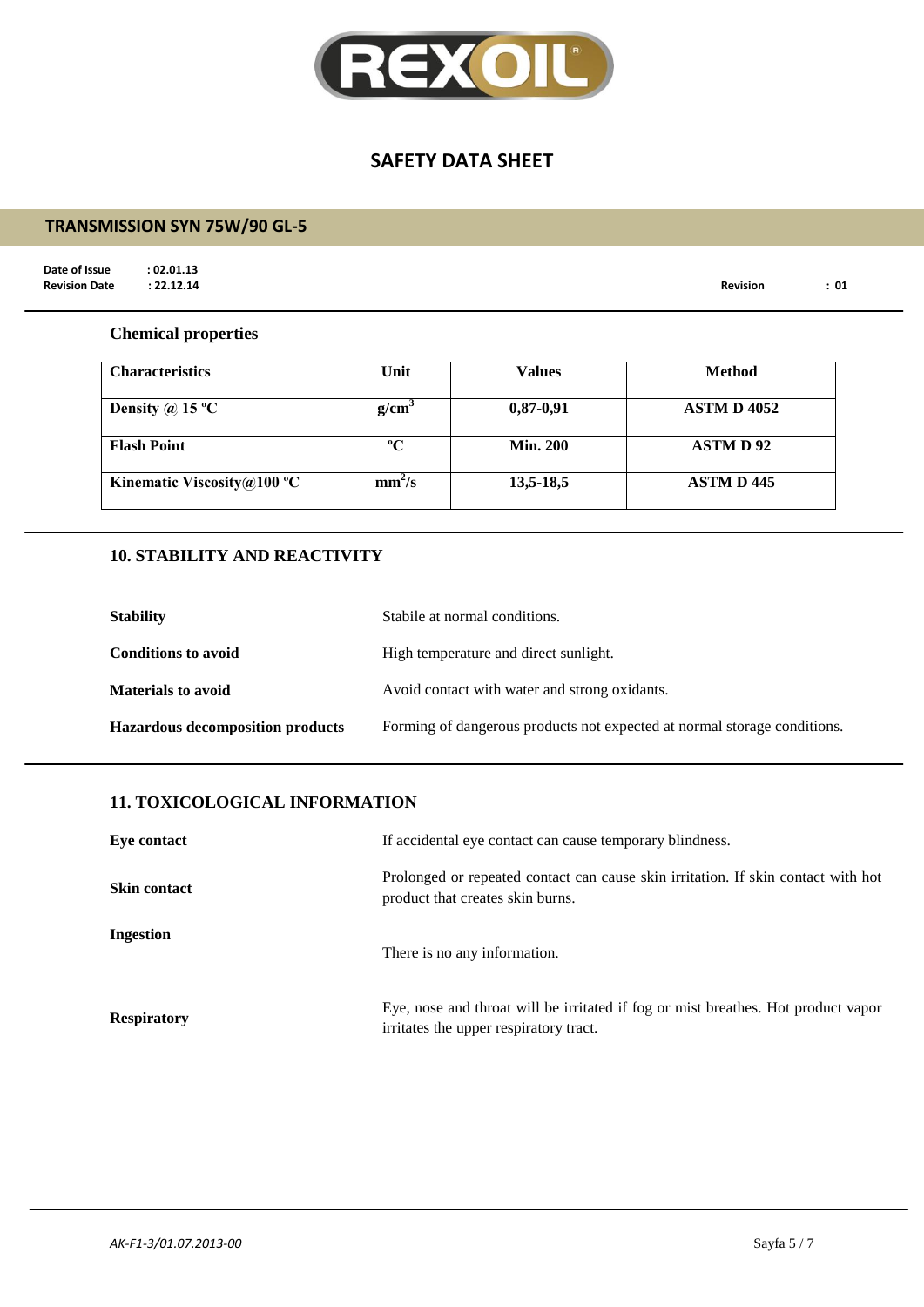

|                                                                               | <b>TRANSMISSION SYN 75W/90 GL-5</b>                               |                                                                                                       |  |  |
|-------------------------------------------------------------------------------|-------------------------------------------------------------------|-------------------------------------------------------------------------------------------------------|--|--|
|                                                                               | Date of Issue<br>: 02.01.13<br>: 22.12.14<br><b>Revision Date</b> | <b>Revision</b><br>: 01                                                                               |  |  |
|                                                                               | <b>12. ECOLOGICAL</b>                                             |                                                                                                       |  |  |
| <b>Ecotoxicity</b><br><b>Mobility</b><br><b>Persistence and degradability</b> |                                                                   | Does not harm the aquatic life forms. Spills make film layer on water and<br>prevent oxygen transfer. |  |  |
|                                                                               |                                                                   | Spilled product will cause pollution of groundwater.                                                  |  |  |
|                                                                               |                                                                   | Have the ability to accumulate in the soil.                                                           |  |  |
|                                                                               |                                                                   |                                                                                                       |  |  |

## **13. DISPOSAL CONSIDERATIONS**

According to current legislation should be eliminated by licensed personnel.

#### **14. TRANSPORT INFORMATION**

Transportation is not dangerous. Not classified as hazardous for transport.

#### **15. REGULATORY INFORMATION**

- **S2** Keep out of the reach of children
- **S26** In case of contact with eyes, rinse immediately with plenty of water and seek medical advice.
- **S29** Do not empty into drains.
- **S39** Wear eye/face protection.
- **S46** If swallowed, seek medical advice immediately and show this container or label